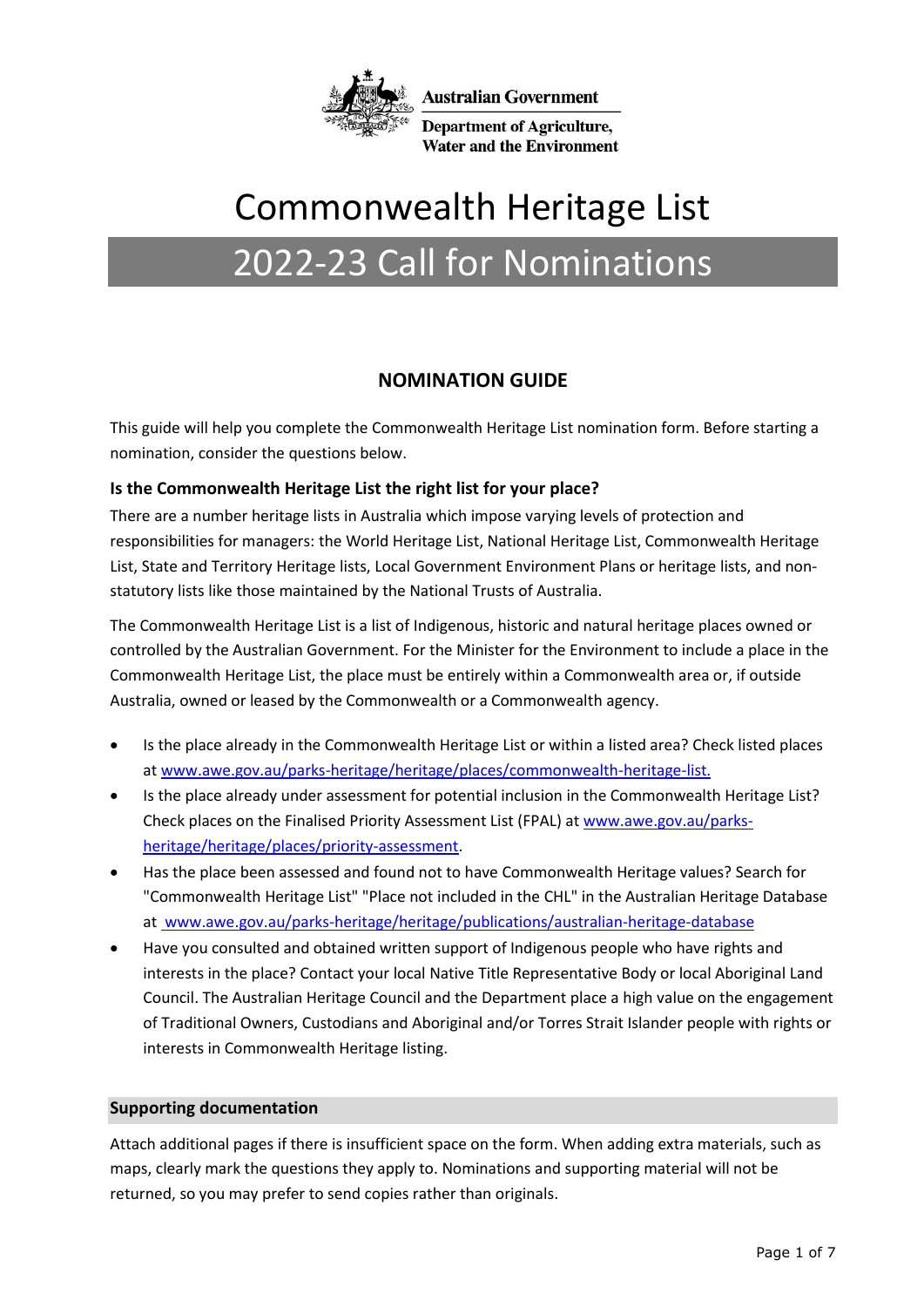### **Further information**

- State and Territory heritage agencies: www.awe.gov.au/parks-heritage/heritage/organisations
- Nomination process[: www.awe.gov.au/parks-heritage/heritage/places/nominating-heritage-place](http://www.awe.gov.au/parks-heritage/heritage/places/nominating-heritage-place)
- Native title holders and claimants can be contacted via the Representative Native Title Body, such as a Land Council or Service Provider <https://nativetitle.org.au/find/pbc>
- State land rights regimes across Australia and the statutory land ownership system under the *Aboriginal Land Rights (Northern Territory) Act 1976 [www.legislation.gov.au/Details/C2016C00111.](http://www.legislation.gov.au/Details/C2016C00111)*
- *Engage early – guidance for proponents on best practice Indigenous engagement for environmental assessments under the Environment Protection and Biodiversity Conservation Act 1999 (EPBC Act)*: a guide to respecting Indigenous heritage places and values [www.awe.gov.au/sites/default/files/documents/engage-early-indigenous-engagement](http://www.awe.gov.au/sites/default/files/documents/engage-early-indigenous-engagement-guidelines.pdf)[guidelines.pdf.](http://www.awe.gov.au/sites/default/files/documents/engage-early-indigenous-engagement-guidelines.pdf)
- *Dhawura Ngilan: a vision for Aboriginal and Torres Strait Islander heritage in Australia* and the *Best Practice Standards in Indigenous cultural heritage management and legislation*: [www.awe.gov.au/parks-heritage/heritage/publications/dhawura-ngilan-vision-atsi-heritage.](http://www.awe.gov.au/parks-heritage/heritage/publications/dhawura-ngilan-vision-atsi-heritage)
- *Working together: Managing Commonwealth Heritage Places* [www.awe.gov.au/parks](http://www.awe.gov.au/parks-heritage/heritage/publications/working-together-managing-commonwealth-heritage-places)[heritage/heritage/publications/working-together-managing-commonwealth-heritage-places.](http://www.awe.gov.au/parks-heritage/heritage/publications/working-together-managing-commonwealth-heritage-places)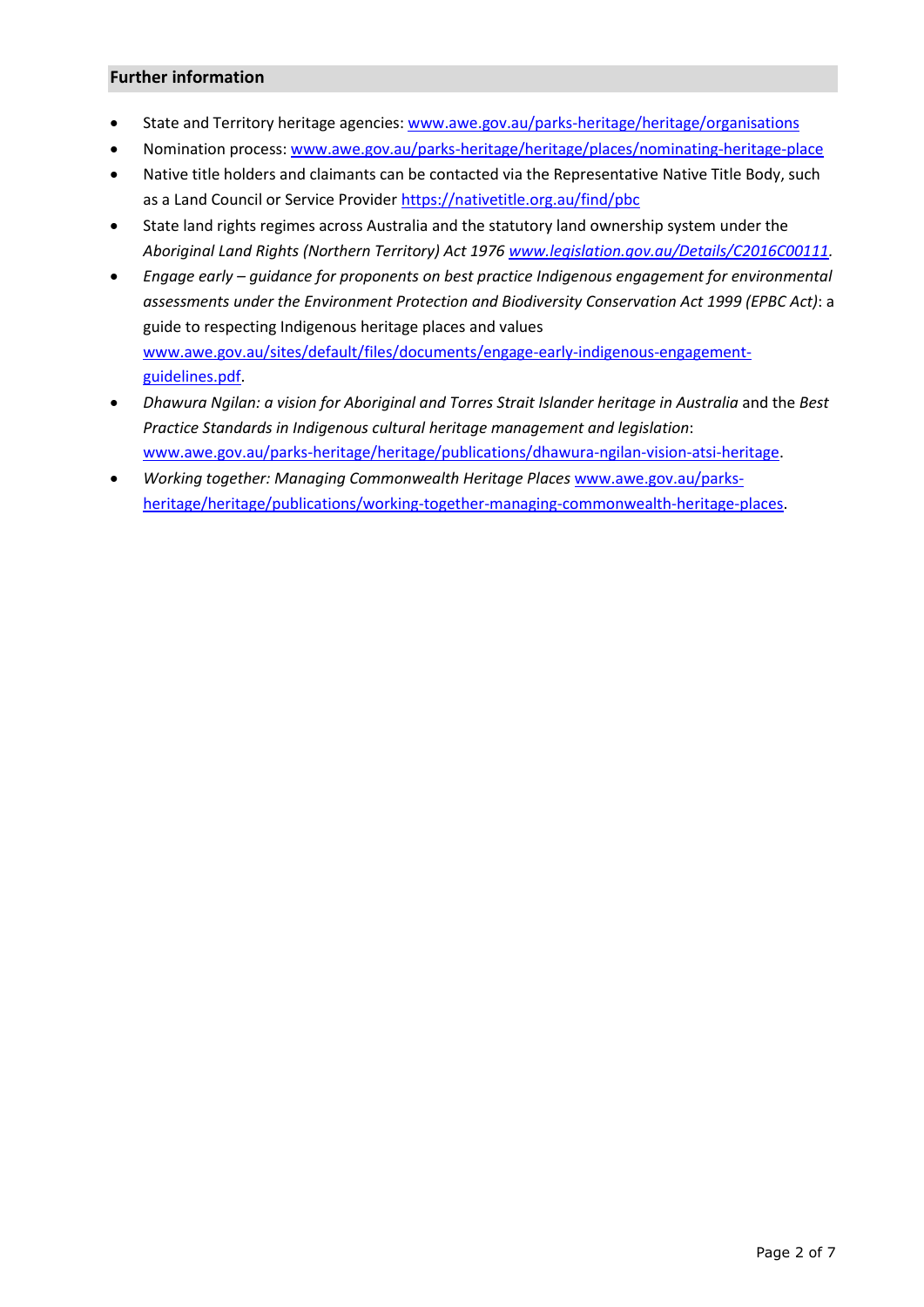#### **Sample answers**

Examples of the type of information and level of detail is provided below for questions 11 and 12 of the application form. These are examples only – not all places with a particular attribute will be entered in the Commonwealth Heritage List.

#### **Question 11. Why is this place of significance heritage value?**

#### Extract from the [Royal Australian Mint,](http://www.environment.gov.au/cgi-bin/ahdb/search.pl?mode=place_detail;search=place_name%3Droyal%2520australian%2520mint%3Blist_code%3DCHL%3Bkeyword_PD%3Don%3Bkeyword_SS%3Don%3Bkeyword_PH%3Don%3Blatitude_1dir%3DS%3Blongitude_1dir%3DE%3Blongitude_2dir%3DE%3Blatitude_2dir%3DS%3Bin_region%3Dpart;place_id=106191) Commonwealth Heritage Listing:

The Royal Australian Mint in Canberra is significant as Australia's sole production facility of circulating coinage and the only Australian Mint to be established independently of the London Royal Mint. Historically, the Royal Australian Mint played a crucial role in Australia's conversion to decimal currency on 14 February 1966 by producing vast quantities of new dollars and cents to replace the imperial denominations of pounds, shillings and pence. This conversion was not only an important monetary step, but also contributed to the development of a distinct Australian identity following the ending of the British Empire, highlighted by the contemporary controversy over the original proposed name of the new coinage, "Royals". The Royal Australian Mint is constructed in the 'stripped classical' architectural style which demonstrates its important public institutional role beyond its functional purpose as a factory. Today, the Royal Australian Mint has a special association with coin collectors/numismatists as the place where commemorative coins are produced, reflecting a worldwide passion and the role that coinage has played in human culture for more than two millennia.

#### **Question 12. Which criteria does the place meet?**

There are nine commonwealth heritage criteria. Some places may meet multiple criteria. However, it is only necessary for a place to meet one criterion to be considered for the Commonwealth Heritage List.

The nine criteria are:

### **a. The place has significant heritage value because of the place's importance in the course, or pattern, of Australia's natural or cultural history.**

Extract from [Adelaide General Post Office,](http://www.environment.gov.au/cgi-bin/ahdb/search.pl?mode=place_detail;search=state%3DSA%3Blist_code%3DCHL%3Blegal_status%3D35%3Bkeyword_PD%3D0%3Bkeyword_SS%3D0%3Bkeyword_PH%3D0;place_id=105518) Commonwealth Heritage Listing:

The Adelaide General Post Office, built in 1867-1872 and extended in 1891-1892, is significant as one of South Australia's most important public buildings.

Adelaide GPO forms an important part of Adelaide's central civic and administrative precinct, playing a critical role since 1872 in the delivery and development of postal services in Adelaide.

With its substantial dual frontage to King William and Franklin streets and landmark tower, the GPO has a well-established relationship with the nearby Adelaide Town Hall, former Bank of South Australia, Supreme Court and Victoria Square. The building, and broader precinct, are well-known images and are often used to demonstrate the historical nature and prosperity of the city.

The GPO was the most expensive building constructed to that time by the Colonial Government in South Australia. This emphasises its importance to the colony and the city of Adelaide, further underscored by the involvement of the Duke of Edinburgh in laying the foundation stone.

The Adelaide GPO also received the first international telegraph message in Australia in October 1872 via the overland telegraph line, completed between Darwin and Adelaide in August 1872; the Darwin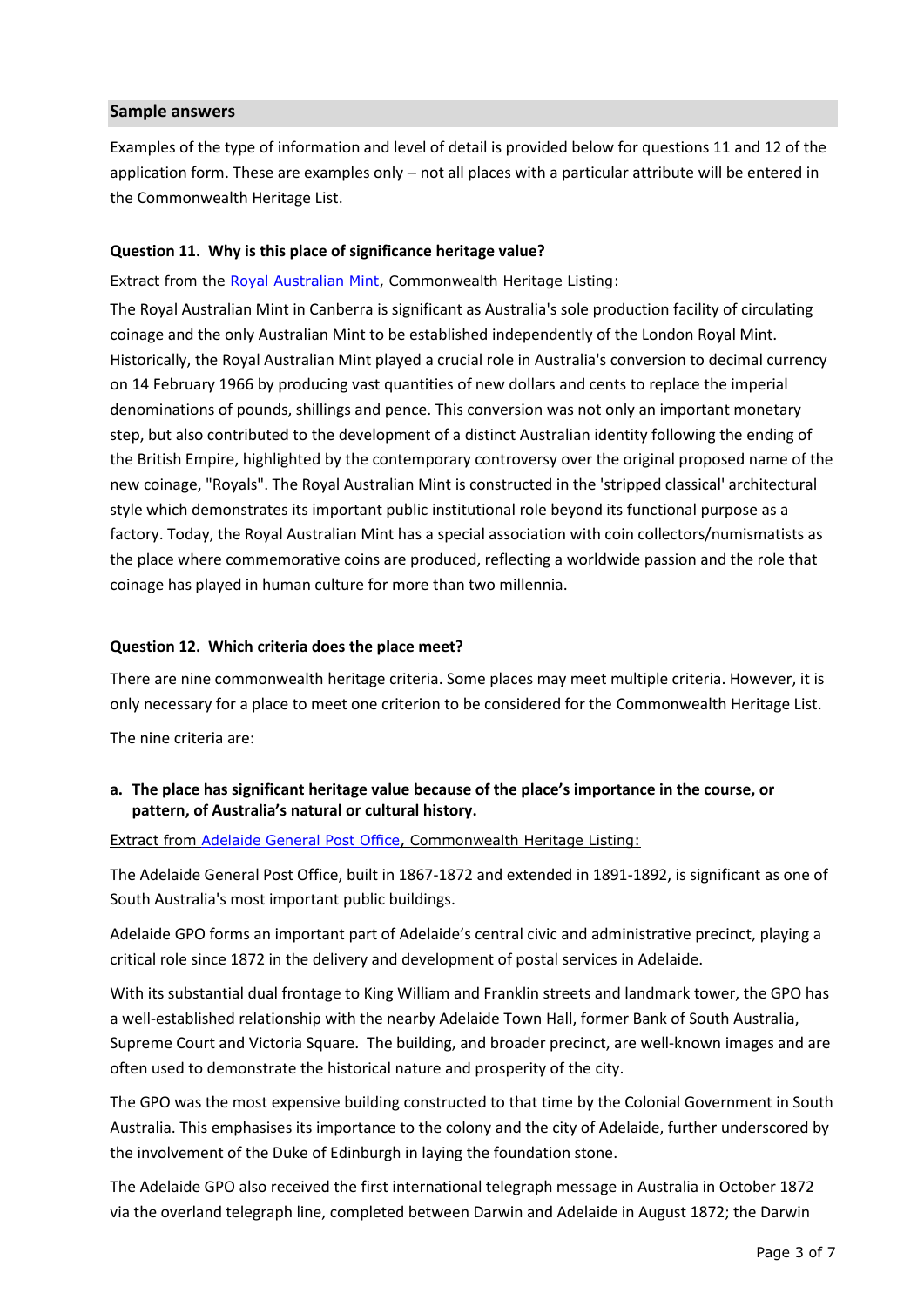end of the line connected with the undersea cable from Indonesia. This technological leap made communication with the rest of the world possible in hours rather than weeks.

### **b. The place has significant heritage value because of the place's possession of uncommon, rare or endangered aspects of Australia's natural or cultural history.**

#### Extract from the Orchard Hills [Cumberland Plain Woodland,](http://www.environment.gov.au/cgi-bin/ahdb/search.pl?mode=place_detail;search=state%3DNSW%3Blist_code%3DCHL%3Blegal_status%3D35%3Bkeyword_PD%3D0%3Bkeyword_SS%3D0%3Bkeyword_PH%3D0;place_id=105317) Commonwealth Heritage Listing:

Orchard Hills is almost entirely vegetated with remnants and regenerating areas of Cumberland Plain Woodland and Sydney Coastal River Flat Forest. (NSW NPWS 2000). Cumberland Plain Woodland is regarded as an endangered ecological community at both state and Commonwealth level. Sydney Coastal River Flat Forest is regarded as an endangered ecological community at state level that is poorly represented in reserves. Orchard Hills is regarded as a core biodiversity area for conservation of Grey Box Woodland (Cumberland Plain Woodland) and River Flat Forest (NSW NPWS 1997).

The bush thickknee (Burhinus grallarius), which is listed as endangered in NSW and has been recorded from Orchard Hills is regarded as a species of the greatest conservation concern in the Cumberland region (NSW NPWS 1997).

Orchard Hills has one plant listed as vulnerable in NSW, prickly spider-flower (Grevillea juniperina). Six other plant species are found in the place which are regarded as being of regional conservation significance (NSW NPWS 1997). These are spreading bush-pea (Pultenaea microphylla), fuzzweed (Vittadinia pustulata), water-milfoil (Myriophyllum simulans), dwarf skull-cap (Scutellaria humilis), early nancy (Wurmbea biglandulosa) and the grass (Panicum obseptum). An additional 32 plant species are found at Orchard Hills which are regarded as inadequately conserved in western Sydney (NSW NPWS 1997).

The tributaries of Blaxland Creek are regarded as having regional conservation significance for invertebrate species dependant on low levels of agricultural and urban development (NSW NPWS 1997).

## **c. The place has significant heritage value because of the place's potential to yield information that will contribute to an understanding of Australia's natural or cultural history.**

### Extract from the [Brisbane General Post Office,](http://www.environment.gov.au/cgi-bin/ahdb/search.pl?mode=place_detail;search=state%3DQLD%3Blist_code%3DCHL%3Blegal_status%3D35%3Bkeyword_PD%3D0%3Bkeyword_SS%3D0%3Bkeyword_PH%3D0;place_id=105521) Commonwealth Heritage Listing:

The Brisbane GPO site contains a potential archaeological resource which may explain aspects of the Female Factory/Police Court complex dating from 1828, demolished in 1876. Although disturbance of part of the site may have occurred during the 1870s construction of the GPO complex, any remains relating to this phase of occupation of the site are of sufficient age to be of importance in explaining Brisbane's early history. Map overlays suggest that archaeological features relating to the 1828 Female Factory include a well, a kitchen, part of the outer boundary wall, and the single storey building which originally housed the female convicts.

## **d. The place has significant heritage value because of the place's importance in demonstrating the principal characteristics of:**

#### **i. a class of Australia's natural or cultural places, or**

#### **ii. a class of Australia's natural or cultural environments.**

Extract from the [Old Parliament House](http://www.environment.gov.au/cgi-bin/ahdb/search.pl?mode=place_detail;search=state%3DACT%3Blist_code%3DCHL%3Blegal_status%3D35%3Bkeyword_PD%3D0%3Bkeyword_SS%3D0%3Bkeyword_PH%3D0;place_id=105318) and Curtilage, Commonwealth Heritage Listing:

The Old Parliament House is an important landmark in Canberra, Australia's national capital. It is part of the significant cultural landscape of the Parliamentary Triangle, partly reflecting Griffin's design which placed the Government Group of buildings in this corner of the Triangle. This scheme represents in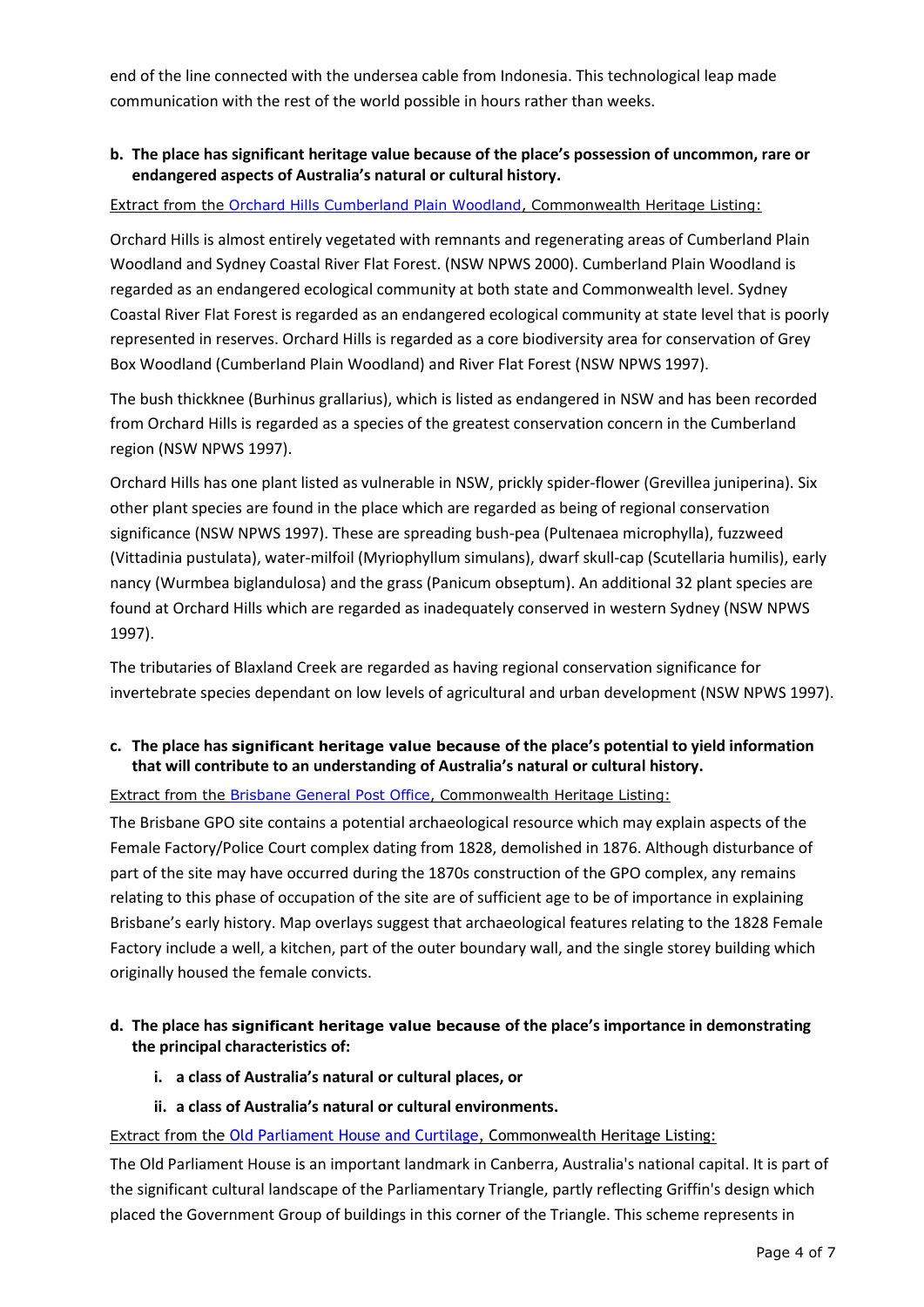physical form on the ground the conception of the principal components of parliamentary government the legislative, executive and judicial - the strict separation of these components and the hierarchical relationship between them. Old Parliament House is highly significant as an integral part of this scheme and, standing near the apex of the Triangle, symbolises the primacy of parliament or the legislature over the other two components.

The building also occupies a prominent and strategic location at the southern end of the main Land Axis of Griffin's city design, and contributes to the planned aesthetic qualities of the Parliamentary Triangle. The axis is arguably the pivotal feature of the design. The Old Parliament House is one of four buildings sited on the axis. The other buildings being the Australian War Memorial, Anzac Hall and the current Parliament House. Accordingly, the Old Parliament House makes a major contribution as a viewpoint towards the Australian War Memorial which, together with the reverse view, are some of the most important views in the planned city. Its landmark status was recognised and enhanced by the design and siting of New Parliament House which integrated the building as part of the terminal feature of the North South vista along the Land Axis.

The success of the building in fulfilling this landmark role is due in part to its stark white colour and symmetry, its privileged siting on the Land Axis and the open landscaping between the building and the lake. The role of the Old Parliament House as a national icon is reinforced by its central location in the nation's capital. Its stark white colour and symmetry, its siting on the Land Axis, its visual relationship with Parliament House in the north-south vista, and the open landscape between the building and the lake.

## **e. The place has significant heritage value because of the place's importance in exhibiting particular aesthetic characteristics valued by a community or cultural group.**

Extract from the [Australian Maritime College](http://www.environment.gov.au/cgi-bin/ahdb/search.pl?mode=place_detail;search=state%3DTAS%3Blist_code%3DCHL%3Blegal_status%3D35%3Bkeyword_PD%3D0%3Bkeyword_SS%3D0%3Bkeyword_PH%3D0;place_id=105663), Commonwealth Heritage Listing:

The Newnham Estate, in particular the placement of Newnham Hall and the Riverside Cottage and Riverside Cottage Avenue, and the alignment of boundaries and plantings, are visually linked to the Tamar River. The pastoral landscape, views and open spaces, are of enduring value and aesthetic significance.

The proportions and siting of the Newnham Hall reflect the original intention that the estate be viewed and approached from the Tamar River. Other significant views from Newnham Hall and adjacent areas extend over a landfall to the Tamar River and to the landscape beyond.

Internal views within and between historical elements of the Newnham Estate are aesthetically significant and reinforce the spatial relationships between architectural and landscape elements.

The heritage precincts of Newnham Hall demonstrate the aesthetic and technical improvements made to a colonial estate in the 1840s and 50s including the construction of the riverside front to the Hall complete with a rich interior decoration to the principal rooms; the sweeping entrance driveway; the landscaped gardens; the provision of a compact but picturesque Riverside Cottage and The Early Cottage or Lodge (demolished); and the functionally designed stableyard and associated yards and equipment designed on the central axis of the Hall. The aesthetic characteristics of the individual buildings, plus their location relative to one another and the Tamar River, the pastoral landscape, views (particularly of the Hall from the river) plus open spaces.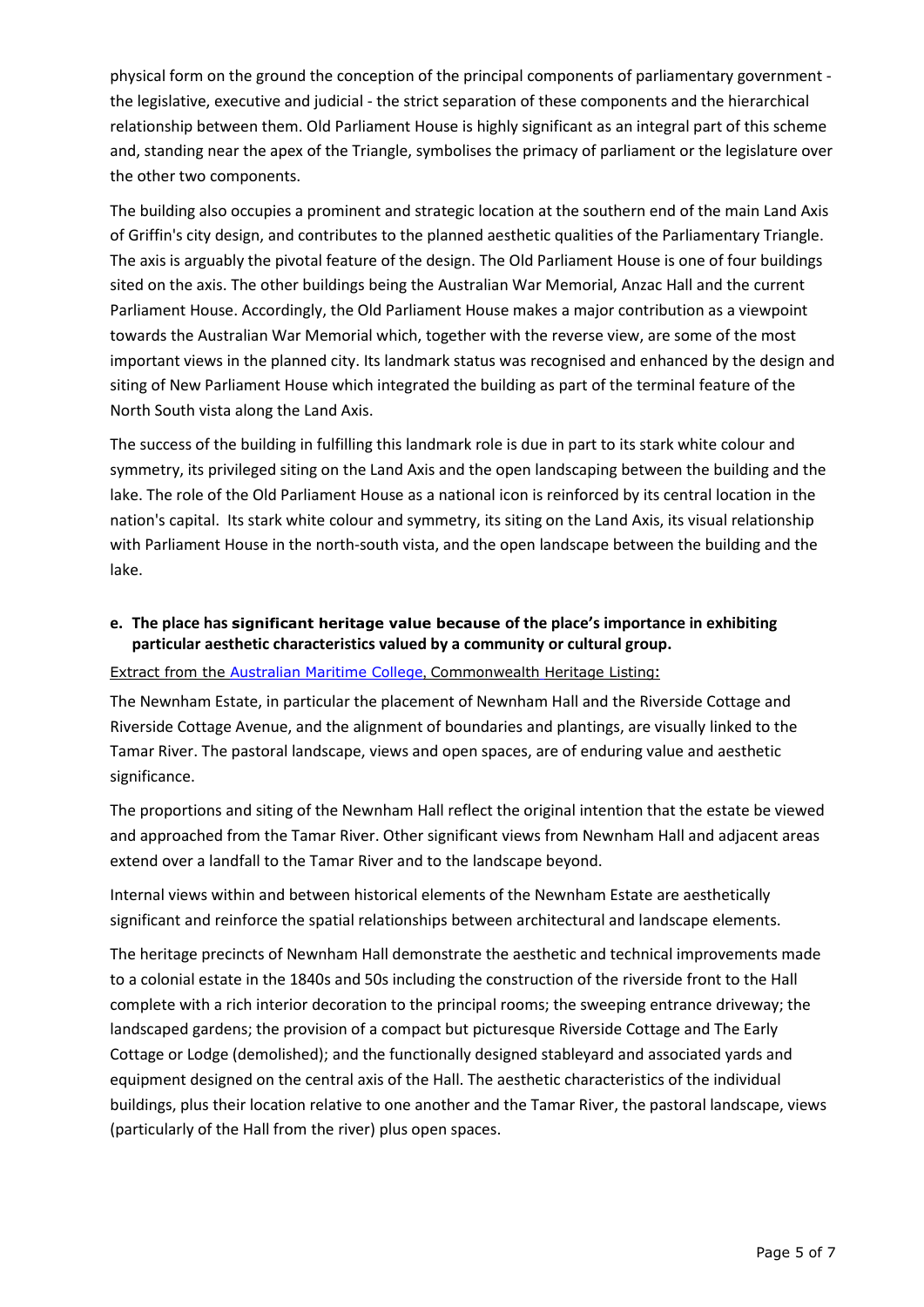### **f. The place has significant heritage value because of the place's importance in demonstrating a high degree of creative or technical achievement at a particular period.**

#### Extract from the [Sydney Air Traffic Control Tower,](http://www.environment.gov.au/cgi-bin/ahdb/search.pl?mode=place_detail;search=state%3DNSW%3Blist_code%3DCHL%3Blegal_status%3D35%3Bkeyword_PD%3D0%3Bkeyword_SS%3D0%3Bkeyword_PH%3D0;place_id=106116) Commonwealth Heritage Listing:

Sydney Air Traffic Control tower embodies a number of new ideas, both architectural and technical. It is the only cable-stayed control tower in Australia, and one of very few internationally. The cabin roof, carried on a single central column, was another Australian 'first' – the central column avoids interruption to sightlines by external columns. It was the first Australian tower with a circular cabin, and first to be fitted with a peripheral console, an established format internationally and the preferred future form in Australia. The requirement for unimpeded sightlines over the expanded airport dictated the use of peripheral consoles, which in turn informed the requirement for a central column to support the cabin roof. These design features, practically resolved at Sydney 5 Air Traffic Control tower, were requirements of the brief.

Sydney 5 was also the first tower in Australia to employ computer screen-based technology for its control consoles, derived from the 'fly-by-wire' concept used in modern aircraft. The touch-screen consoles give controllers ready access to radar, communication and meteorological data displays. The use of touch-screen technology is consistent with on-going international developments in air traffic management. However, it is the formal appearance of Sydney 5 ATC tower that is considered to be of greatest interest.

The external expression of the tower was an innovative and highly creative interpretation of the standard brief for control towers, adapting conventional control tower forms to explore the potential presented by its prominent site. An assured and resolved design by a prominent award-winning architect, Sydney 5 ATC tower stands as the first (and to date, the only) control tower in Australia consciously designed as a landmark, and displaying such distinctive and flamboyant architectural qualities. Its predecessors in the Australian context were either utilitarian structures based on standardised models (1950s-1980s), or imposing but comparatively restrained forms comprised of slender concrete columns surmounted by amenities/services with cabins above (late-1960s to present). By way of comparison, the towers at Perth Airport (commissioned 1986) and Brisbane Airport (1988) are taller but far more restrained architecturally; both are facetted concrete columns flaring at c. 45m to accommodate amenities/services and control cabins.

Australian towers built subsequent to Sydney 5 (commissioned in 1996) have been variations on the column-and-pod model, while a number of towers built overseas since Sydney 5 have been designed as civic markers.

### **g. The place has significant heritage value because of the place's strong or special association with a particular community or cultural group for social, cultural or spiritual reasons.**

Extract from the [Edward Braddon Commonwealth Law Court,](http://www.environment.gov.au/cgi-bin/ahdb/search.pl?mode=place_detail;search=state%3DTAS%3Blist_code%3DCHL%3Blegal_status%3D35%3Bkeyword_PD%3D0%3Bkeyword_SS%3D0%3Bkeyword_PH%3D0;place_id=106152) Commonwealth Heritage Listing: The Trades Hall component of the Hobart Commonwealth Law Courts includes the importance of the building to the wider community, particularly to groups like The National Trust, for the townscape and architectural values which contribute to the community's sense of place. The place has special association with to the National Trust as indicated by the Trust's involvement in retaining the building through redevelopment of the site. The scale and aesthetic merit of Perth GPO reflects the senses of importance and civic pride in Perth at the time of the building's design and construction. The role of postal and telegraph services from this site for 90 years has been integral to the history of the State and the process of changes in communication technology. These aspects are valued by the community.